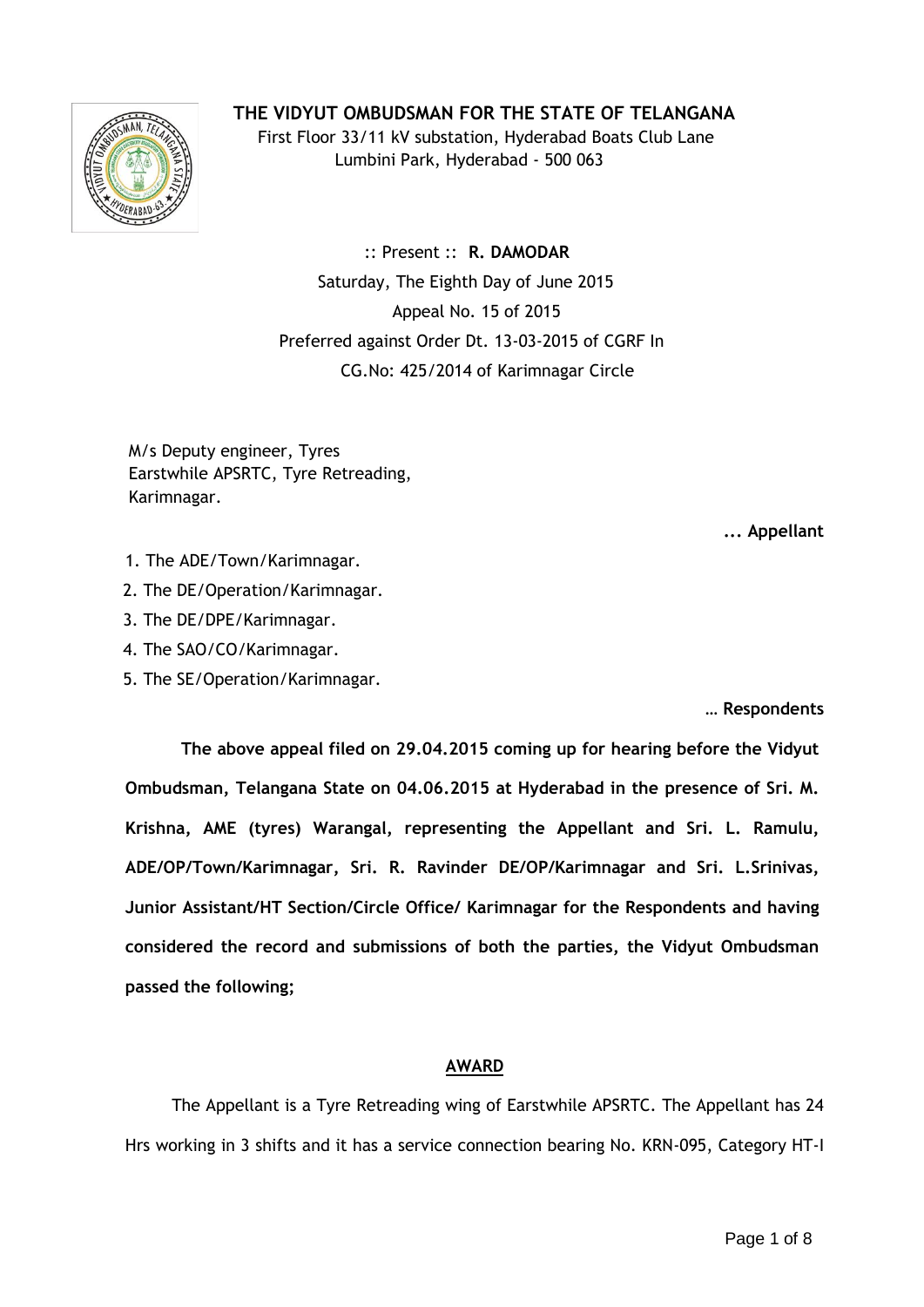of Karimnagar town. It is stated that Sri. R. Ravinder, DEE/DPE/Karimnagar had inspected the service connection of the Appellant on 13/8/2013 at 01.00 Hrs and noticed all currents of meter normal, voltages in R and Y phases normal and P phase low. He advised ADE/HT-M/Karimnagar to inspect and take necessary action. The defective CTPT was replaced on 28/12/2013. The ADE/OP/Town/TSNPDCL/Karimnagar issued an assessment notice Dt. 7/2/2014 to the appellant demanding payment of Rs 5,07,524/- on the basis of short billing for the period from 06-2013 to 28/12/2013. The appellant met the assessing officer regarding the short billing and later preferred a complaint before CGRF Warangal seeking withdrawal of the assessment notice. The appellant further claimed that it has regularly paid the bills for the electricity consumed from June 2013 to 28/12/2013 as shown below.

| SL.NO          | <b>MONTHS</b>   | MONTHLY PAYMENT IN RUPEES | <b>REMARKS</b>   |
|----------------|-----------------|---------------------------|------------------|
| 1              | <b>JUN-2013</b> | 88580.00                  |                  |
| $\overline{2}$ | <b>JUL-2013</b> | 148182.00                 |                  |
| 3              | AUG-2013        | 123167.00                 |                  |
| $\overline{4}$ | SEP-2013        | 131447.00                 |                  |
| 5              | OCT-2013        | 100185.00                 |                  |
| 6              | NOV-2013        | 117177.00                 |                  |
| $\overline{7}$ | DEC-2013        | 115166.00                 |                  |
|                | <b>TOTAL</b>    | 823904.00                 | (Average) 117701 |

2. The appellant claims, on the basis of the above table, that during the period of June 2013 to 28 Dec 2014 it had paid the monthly average of Rs. 15,240/- in excess totalling Rs. 1,17,701/- and after the defective meter and CTPT were replaced, it has been paying Rs. 1,02,461/- .The Appellant claimed that in view of the excess payment, the assessment notice for Rs. 5,07,524/- is liable to be dropped.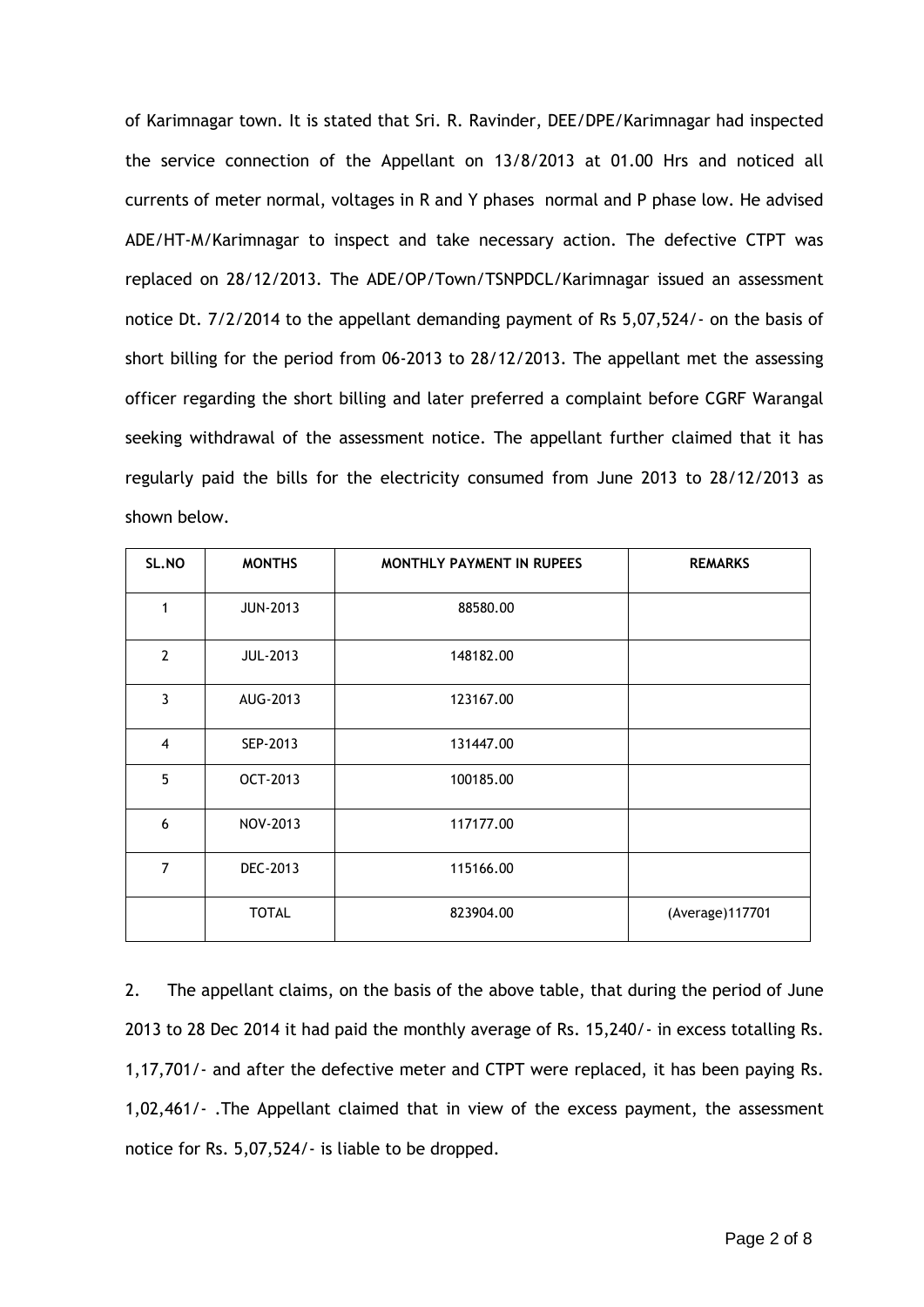3. The SAO, ADE/OP/Town and DE/DPE/Karimnagar opposed the appeal and filed reports. The ADE/OP/Town-karimnagar claimed that while taking monthly reading of HT Services from 22/7/2013, it was found that 1-Ph voltage was missing in the service connection of the Appellant and it was intimated to the Appellant. He noted so in the reading register of the Appellant and at the same time, intimating the DE/DPE/Karimnagar in the matter. The DE/DPE/KNR inspected the service connection on 13/8/2013 in the presence of the representative of the Appellant and found 'B' phase voltage missing in the energy meter and it was recording low. He further found CTPT as defective and recommended its replacement, which was done on 28/12/2014 with a delay of 4 and ½ months, due to non-availability of CTPT sets.

4. The Respondents termed the explanation given by the Appellant that on the advice of their Head Office, it had minimised the use of electricity consumption and therefore, there was reduction in the consumption of energy, as not correct, because after replacement of the meter and defective CTPT with new ones, the consumption of energy has not shown any reduction in the average consumption.

5. The consumption pattern(KVAH) of the service connection at 2 stages, after replacement according to the respondents is shown in the table below:

| SL.No | After<br>Replacement of<br>Defective CTPT | <b>KVAH</b><br>Comp | <b>Before</b><br>Replacement of<br>Defective CTPT | <b>KVAH</b><br>Comp | %<br><b>Difference</b> |
|-------|-------------------------------------------|---------------------|---------------------------------------------------|---------------------|------------------------|
| 1     | <b>July-2014</b>                          | 38242               | <b>July-2013</b>                                  | 31450               | 21.59                  |
| 2     | Aug-2014                                  | 32786               | Aug-2013                                          | 23940               | 36.95                  |
| 3     | Sep-2014                                  | 37528               | Sep-2013                                          | 27710               | 35.43                  |
| 4     | Oct-2014                                  | 28942               | Oct-2013                                          | 22360               | 29.43                  |
| 5     | Nov-2014                                  | 37710               | Nov-2013                                          | 28100               | 34.19                  |

6. The respondents, from the above table, have seen that during CTPT defect period, the energy recorded was approximately 33% less, when compared with the corresponding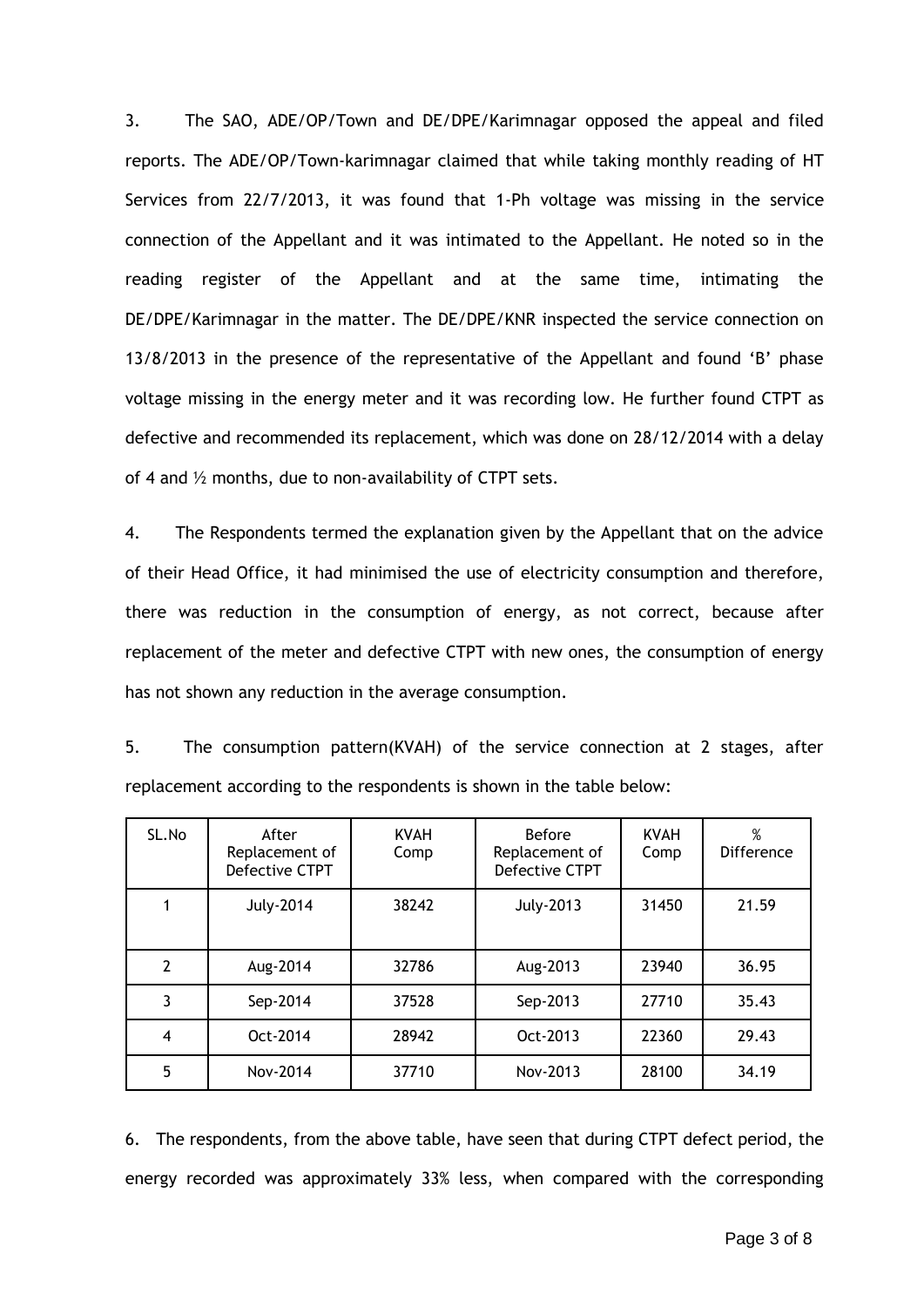period of succeeding year after replacement of defective CTPT.

7. The appellant claims that there is no need to claim short billing and that it has nothing to do with the alleged allegations relating to short billing, and that it is not liable to pay any amount to the respondents. The claim of the respondents is that the defective CTPT set was replaced on 28/12/2013 and the test report from HT- meter was received on 17/1/2014. The respondents have reviewed the consumption of the service and found the consumption fell from 07-2013 onwards. The ADE/OP/Town/Karimnagar had recorded the voltages and currents of the meter display and found the voltage reading in "B" phase on 22/7/2013 as unsatisfactory and proposed back billing for one phase down till CTPT set is replaced on 28/12/2013. The ADE/OP/Town/Karimnagar similarly claimed and found 1 phase voltage missing (recording low).

8. After examining the material and also the submissions, the CGRF found that since the ADE/DPE/Karimnagar had recorded voltages of V1-6.23 kV, V2-6.55 kV, and V3-2.42kV at the service connection and on that basis, ADE/OP/Town/Karimnagar back billed 50% of recorded consumption, and such percentage of back billing was found as not correct. The CGRF on the basis of voltage in 'B' phase as 2.42 kV, arrived at the loss at 25.3% of the recorded consumption and arrived at the back billing amount of Rs. 2,67,680/-, instead of Rs. 5,07,524/- which the respondents flagged and directed withdrawal of the excess amount of Rs 2,39,844/- through the impugned orders.

9. Aggrieved and not satisfied with the findings of CGRF, the appellant preferred the present appeal.

10. The point for determination is whether the entire back billing amount of Rs 507524/- should be set aside?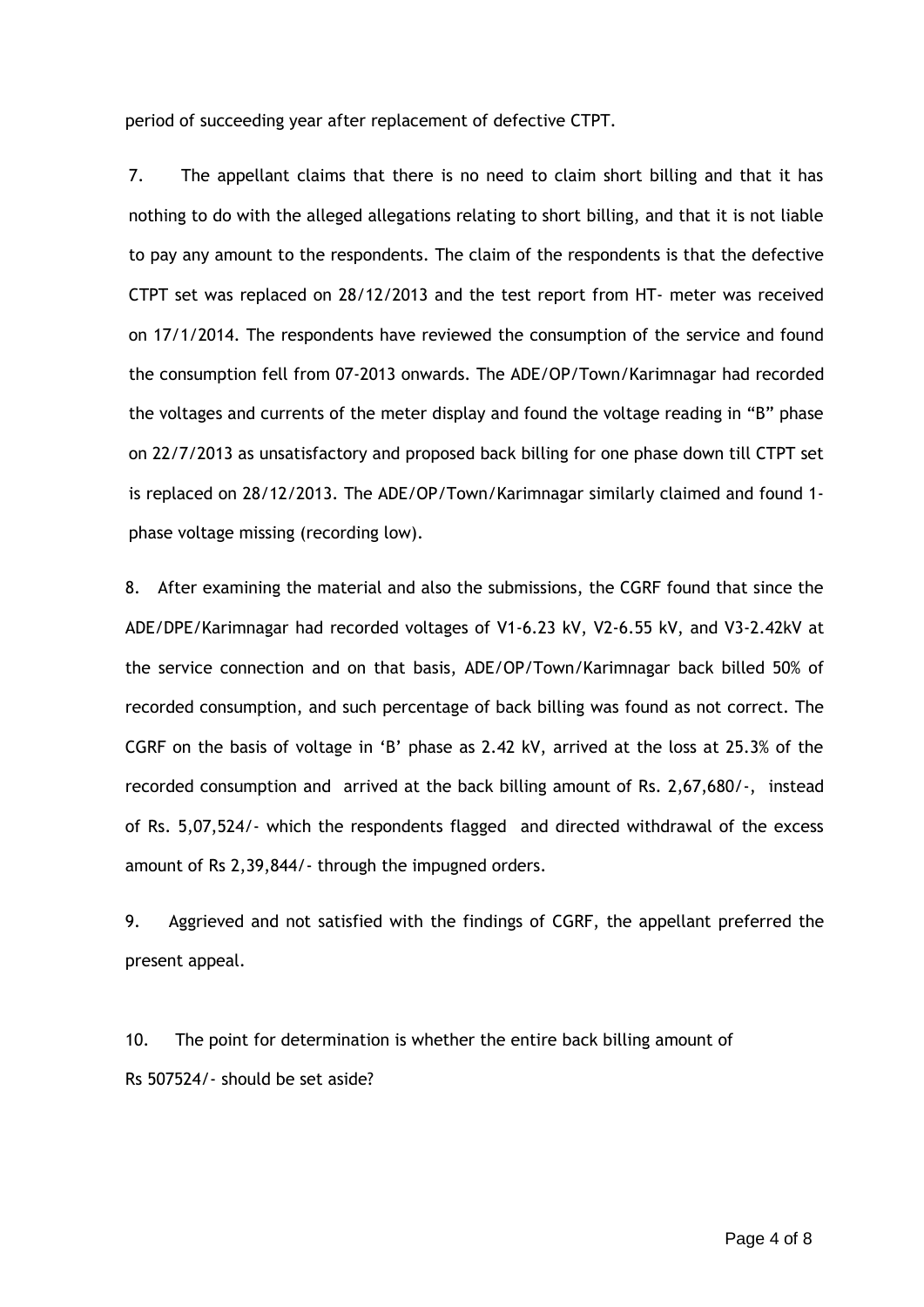#### **POINT**

11. It all started with the inspection of service connection of the Appellant by

Sri. R. Ravinder, DE/OP/Karimnagar on 13/8/2013 who found the voltages in the 3 phases as follows:

V1- 6183.5 kVA V2- 6448.5 kVA V3 - 234.8 kVA

The inspecting officer found a) all currents to the meter are normal.

b) Voltages in R and Y are normal and in "B" phase low.

12. After replacement of CTPT on 28/12/2013 in the light of voltage drop, the meter display voltages, currents were found as follows:

V1-6.28 kVA V2-6.34 kVA V3-6.35 kVA

and thus the parameters, after change of CTPT were found normal.

13. The DE/DPE/Karimnagar (R3) contended that in fact Sri. R. Ravinder DE/DPE/Karimnagar had inadvertently mentioned the voltage of the affected phase V3 as 234.8 and in fact it ought to be .234 when divided by 1000, but since this mistake has been carried over till now, and the record presented in this case showed 234.8, he is relying on this figure to arrive at the short billing amount. The respondents have filed the inspection note, but the representation of the appellant when directed to produce this meter reading register maintained at this office could only say that it was not noted and found missing at the same time etc. The noting of the voltages under display parameters on the date of inspection cannot be denied by the appellant and the consequences thereof, even though the appellant is not responsible for this defective CTPT.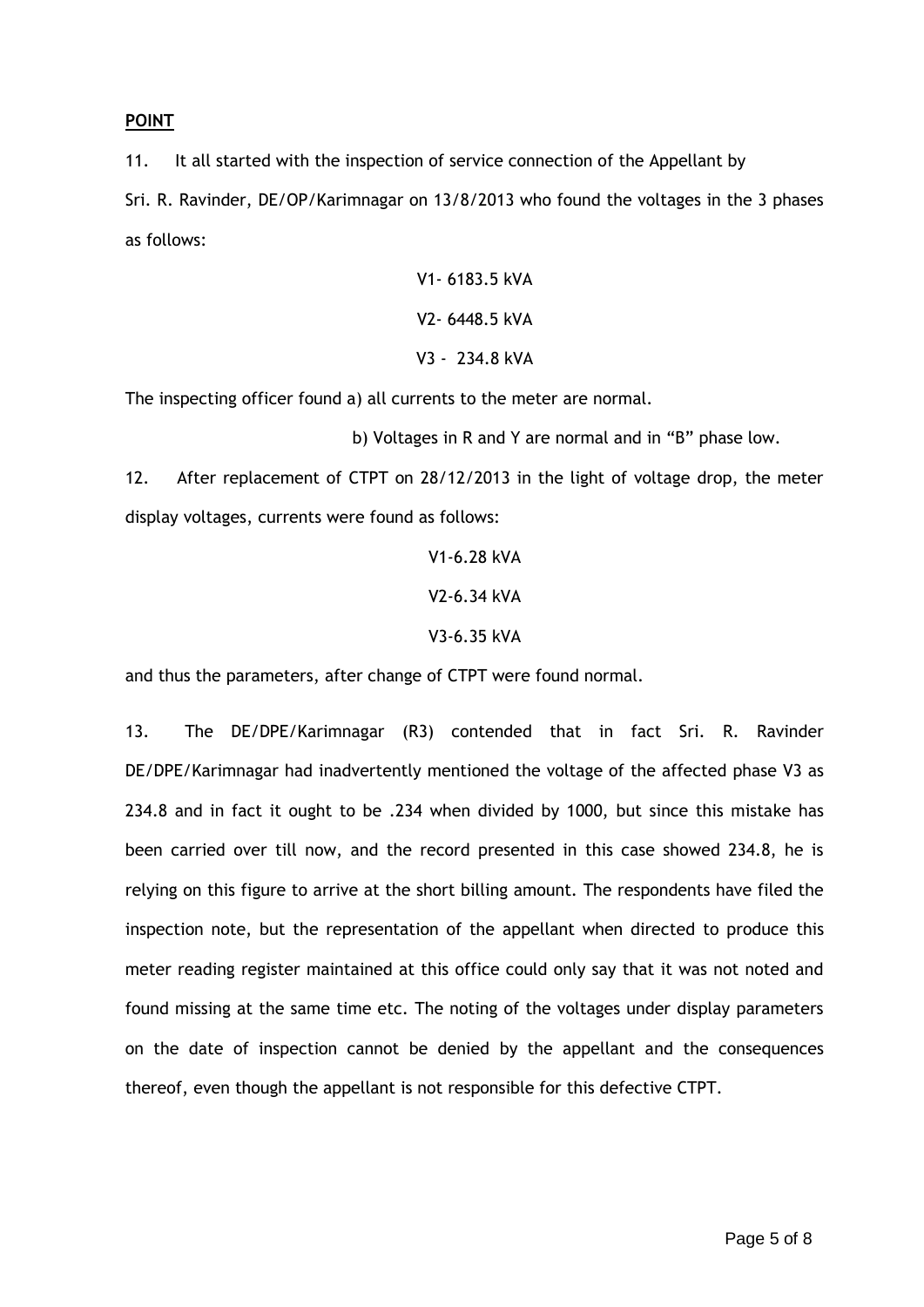14. The appellant contended that in view of the conservation measures taken by it, the consumption came down and not because the consumption was more and recording was less, because of the so called defective phase. The respondents on this aspect contended that there could be no reduction in use of energy because of the defective phase and there is no reduction in the consumption of energy. By agreeing with the said contention, the CGRF, while directing finalisation with 25.3% of recorded consumption, arrived at the back billing amount of Rs 2,67,680/- in the place of Rs 5,07,524/- through the impugned orders.

 The appellant is claiming that the energy consumption pattern from June 2013 to 28/12/2013 (during the defective meter and CTPT) is as shown in the table below.

| SL.NO          | <b>MONTHS</b>   | MONTHLY PAYMENT IN RUPEES | <b>REMARKS</b>   |
|----------------|-----------------|---------------------------|------------------|
| 1              | <b>JUN-2013</b> | 88580.00                  |                  |
| $\overline{2}$ | <b>JUL-2013</b> | 148182.00                 |                  |
| 3              | AUG-2013        | 123167.00                 |                  |
| 4              | SEP-2013        | 131447.00                 |                  |
| 5              | OCT-2013        | 100185.00                 |                  |
| 6              | NOV-2013        | 117177.00                 |                  |
| 7              | DEC-2013        | 115166.00                 |                  |
|                | <b>TOTAL</b>    | 823904.00                 | (Average) 117701 |

15. The appellant's version of the consumption pattern for the period from Jan-2014 to July -2014(after replacement of CTPT and meter) is as follows:

| SL.NO          | <b>MONTHS</b>   | MONTHLY PAYMENT IN RUPEES | <b>REMARKS</b> |
|----------------|-----------------|---------------------------|----------------|
|                | <b>JAN-2014</b> | 93934.00                  |                |
| 2              | FEB-2014        | 122842.00                 |                |
| 3              | MAR-2014        | 90174.00                  |                |
| $\overline{4}$ | APR-2014        | 79776.00                  |                |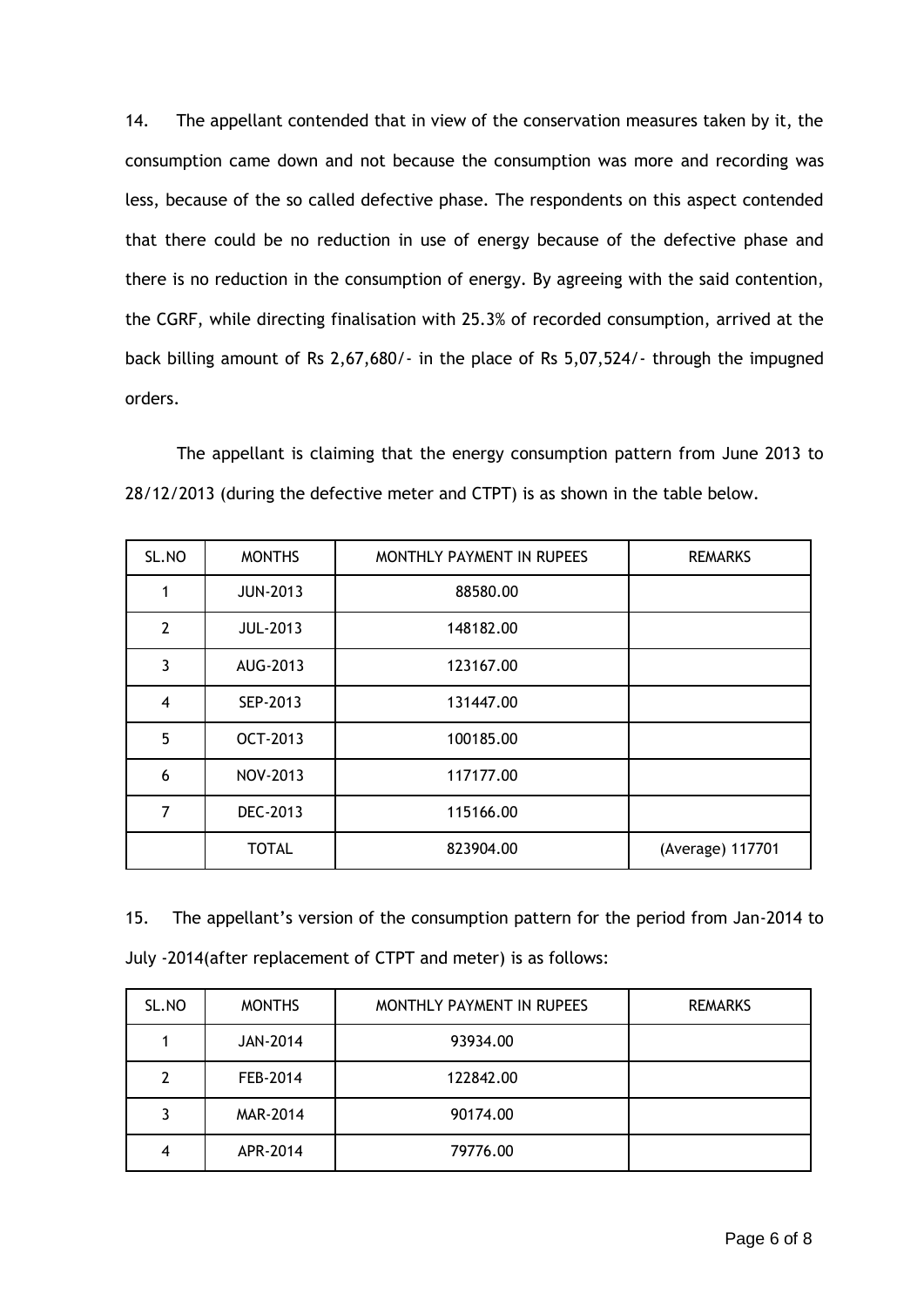| 5 | MAY-2014        | 129050.00 |                  |
|---|-----------------|-----------|------------------|
| 6 | <b>JUN-2014</b> | 90174.00  |                  |
| 7 | <b>JUL-2014</b> | 111275.00 |                  |
|   | TOTAL(AVG)      | 717225.00 | (Average) 102461 |

16. Based on the amounts paid during the defective CTPT and meter and after replacement of CTPT and meter, the appellant claims that there is virtually no significant change in the consumption pattern and in fact, it has paid an average of Rs 1,17,701/ during defective CTPT and meter period and after replacement, it has paid Rs. 1,02,461/ in an average and thus, they have paid more amount towards energy charges during the defective CTPT and meter. The appellant contended that based on this information, there could be no factum of low reading in one phase as claimed by the respondents. The respondents on this aspect specifically contended that the statistics based on units consumed should be taken and not amounts as illustrated above, because the amounts claimed included fuel surcharge and other charges paid by the Appellant, on which it (Appellant) has no answer. The argument of the Appellant that the consumption of energy has to be seen on the basis of the amounts paid during the defective period and after the replacement of CTPT, and not on the basis of the units consumed, cannot stand to reason and it is untenable.

17. Initially, the respondents have issued the assessment notice based on the premise that voltage, currents in V3 phase was 0.242 and whereas, CGRF has correctly taken the voltage found as 2.42 based on the record and arrived at the finding that the back billing amount should be taken as Rs. 2,67680/- after setting a ide the back billing amount of Rs 5,07,524/-.

18. There is no material on record to find fault with and set aside the findings in the impugned orders. There are no merits in the appeal and it is dismissed.